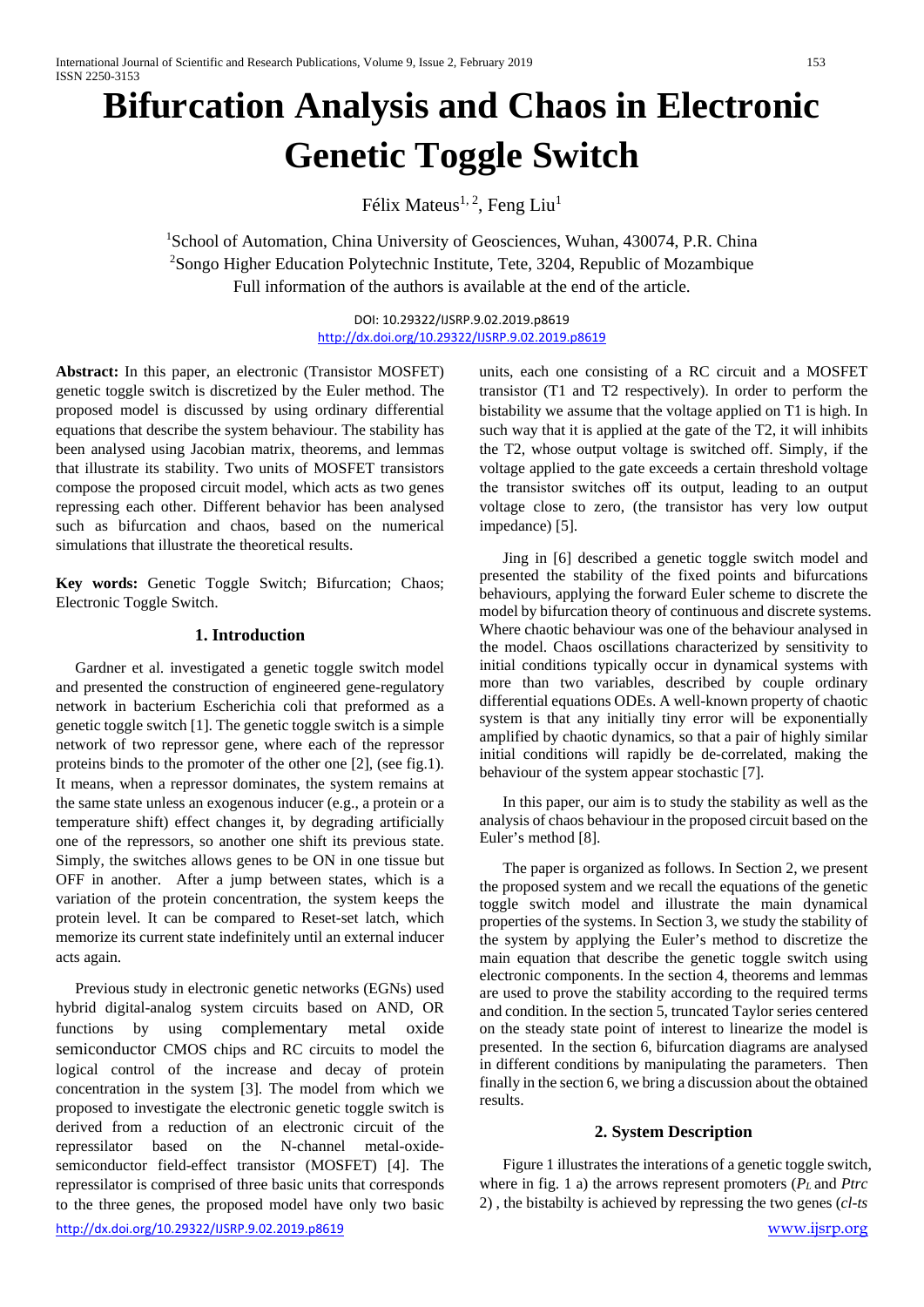International Journal of Scientific and Research Publications, Volume 9, Issue 2, February 2019 154 ISSN 2250-3153

and *lacl*). In fig. 1 b) an electronic approach of a genetic toggle switch consisting on two MOSFET transistors which replace the previous model.



**Fig. 1 a)** Schematic representation of a bistable genetic network toggle switch. The repressor genes are mutually connected by negative feedback. Promoters of each gene are repressed by protein transcripted from the previous gene. **b)**  Electronic circuits of the genetic toggle switch based on MOSFET transistors. The output of each transistors  $(T_1 \text{ and } T_2)$  corresponds to the level of two repressors protein.  $V_1$  and  $V_2$  correspond to the voltage at terminals of  $C_1$  and  $C<sub>2</sub>$  respectively.

 The equations (2.1) describe the circuit 1.b), which is derived from a biochemical rate equation formulation of gene expression [1]

$$
\frac{dv_1}{dt} = \frac{-V_1 + V_{cc}[f(V_2)]}{R_1C_1}
$$
\n
$$
\frac{dv_2}{dt} = \frac{-V_2 + V_{cc}[f(V_1)]}{R_2C_2}
$$
\n(2.1)

where  $V_{cc} = V_{cc} = V_{cc}$  is the voltage source and the function  $f(x)$  depends on the transistor parameters and should be sigmoidal shape, as it represents a switch (for small changes in signal the response at a certain threshold switches from null to high, from OFF to ON, from 0 to 1) and can be written as

$$
f(x) = \frac{\alpha}{1 + \beta x^{\mu}}
$$
 (2.2)

where  $\alpha$ ,  $\beta$  and  $\mu$  are the MOSFET transistor parameters. Equation (2.2) corresponds to the Michaelis-Menten equation of growth of  $\mu$  as the Hill coefficient.

#### **3. Stability analysis**

 To analyze the system accurately let substitute (2.2) in (2.1) thus

$$
\frac{dv_1}{dt} = \frac{V_{cc}}{R_1 C_1} \cdot \frac{\alpha}{\left(1 + \beta v_2^{\gamma_1}\right)} - v_1
$$
\n
$$
\frac{dv_2}{dt} = \frac{V_{cc}}{R_2 C_2} \cdot \frac{\alpha}{\left(1 + \beta v_1^{\gamma_2}\right)} - v_2
$$
\n(3.1)

 Applying Euler method the discretization (3.1) can be derived, in order to maintain the property of convergence to the equilibrium, regardless of the step size. Hence from (3.1) the equations (3.2) are obtained

$$
\frac{V_{cc} \cdot \alpha}{R_1 C_1} = a \qquad \frac{V_{cc} \cdot \alpha}{R_2 C_2} = b \tag{3.2}
$$

Let  $t_{in} = n\delta$ , where  $\delta$  is step size. Applying Euler's method we obtain

$$
v_{1(n+1)} = \frac{a\delta}{1 + \beta(v_{2n})^{r_1}} + (1 - \delta)v_{1n}
$$
  

$$
v_{2(n+2)} = \frac{b\delta}{1 + \beta(v_{1n})^{r_2}} + (1 - \delta)v_{2n}
$$
 (3.3)

Rewriting the parameters in (3.2) by  $a\delta \rightarrow A$ ,  $b\delta \rightarrow B$ ,  $1-\delta \rightarrow \rho$  the equations (3.4), which are discrete dynamical system.

$$
v_{1(n+1)} = \frac{A}{1 + \beta \cdot (v_{2n})^{\gamma_1}} + \rho v_{1n}
$$
  

$$
v_{2(n+2)} = \frac{B}{1 + \beta \cdot (v_{1n})^{\gamma_2}} + \rho v_{2n}
$$
 (3.4)

 In this section, we will study the dynamics behavior of the system (3.4) such as stability and the bifurcation phenomenon. We will use some theorem and lemmas to illustrate existence conditions of unique positive root, local asymptotic stability and global asymptotic behavior of discrete dynamical system (3.4).

## **4. Results**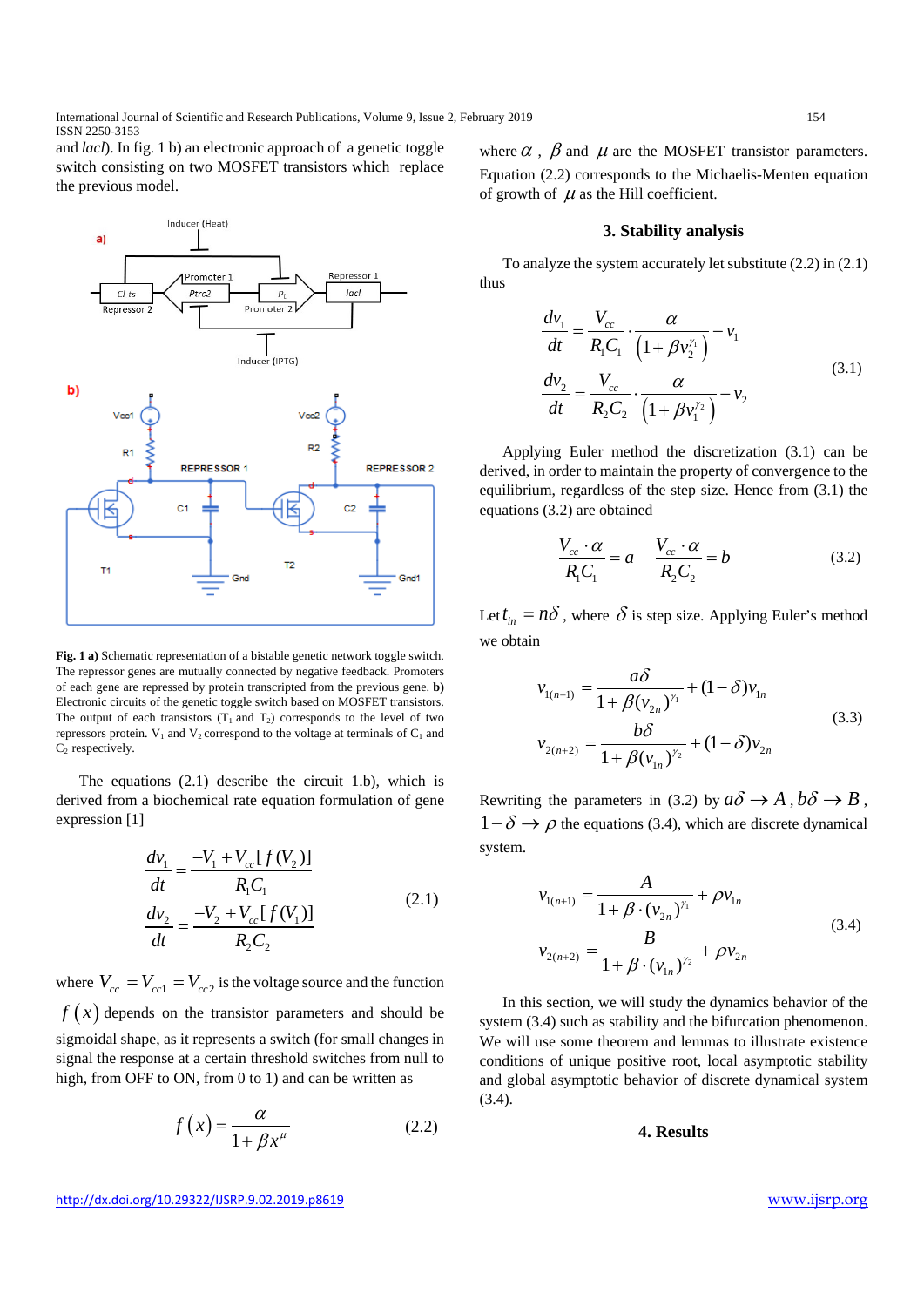International Journal of Scientific and Research Publications, Volume 9, Issue 2, February 2019 155 ISSN 2250-3153

**Theorem 4.1** Taking  $\rho < 1$ . Therefore, every solutions in the system (3.4) is bounded in space and persists.

**Proof:** Let  $\{ (v_{1n}, v_{2n}) \}$  be any arbitrary positive solution of (3.4), then it can be written has

$$
v_{1(n+1)} \le A + \rho v_{1n}, \quad v_{2(n+1)} \le B + \rho v_{2n}
$$

Where for  $n = 0, 1, 2 \cdots$ . In addition, substituting the terms, considering the following system of equations:

$$
v_{1(n+1)} = A + \rho v_{1(n)}, \quad v_{2(n+1)} = A + \rho v_{2(n)}
$$

The solution for the initial conditions of the linear system is given by

$$
v_{1(n)} = \frac{A(1-\rho^{n})}{1-\rho} + C^{n} v_{1(0)}, v_{2(n)} = \frac{B(1-\rho^{n})}{1-\rho} + \rho^{n} v_{2(0)}
$$

 $n = 0$ , then the equation is written as follows

$$
v_{1(n)} \le \frac{A}{1-\rho} + v_{1(0)}, v_{2(n)} \le \frac{B}{1-\rho} + v_{2(0)}
$$

 Rewriting (3.4), observing the initial conditions  $v_{1(0)} = x_0, v_{2(0)} = y_0$  follows that

$$
v_{1(n+1)} \ge \frac{A}{1 + \beta(v_{2n})^{\gamma}} \ge \frac{A}{1 + \beta \cdot \left(\frac{B}{1 - \rho}\right)^{\gamma_1}} = k
$$
  

$$
v_{2(n+2)} \ge \frac{B}{1 + \beta(v_{1n})^{\gamma}} \ge \frac{B}{1 + \beta \cdot \left(\frac{A}{1 - \rho}\right)^{\gamma_2}} = k^*
$$

Then

$$
k \le \nu_{1(n)} \le \frac{A}{\beta \cdot (1 - \rho)}, k^* \le \nu_{2(n)} \le \frac{B}{\beta \cdot (1 - \rho)}
$$

For all  $n = 1, 2...$  The proof is complete.

The set from the previous proof

 $\left| k, \frac{A}{\beta(1-\rho)} \right|, \left| k^*, \frac{B}{\beta(1-\rho)} \right|$  $\beta(1-\rho)$ ||  $\beta(1-\rho)$ <sup>∗</sup>  $\left[\frac{k}{\beta(1-\rho)}\right], \left[\frac{k^*, \frac{b}{\beta(1-\rho)}}{\beta(1-\rho)}\right]$  is an invariant set considering

 $\rho$  < 1 and  $\beta$  selected from an MOSFET transistor parameters, taking it from the initial conditions in system (3.4).

**Theorem 4.2:** Taking  $\rho < 1$ , therefore (3.4) has unique positive equilibrium point

<http://dx.doi.org/10.29322/IJSRP.9.02.2019.p8619> [www.ijsrp.org](http://ijsrp.org/)

$$
(\overline{v}_{1n}, \overline{v}_{2n}) \in \left[K, \frac{A}{\beta(1-\rho)}\right], \left[K^*, \frac{B}{\beta(1-\rho)}\right]
$$
, if the

following condition is verified:

$$
k < \frac{B}{\beta(1-\rho)\left[1+\left(f\left(v_{1}\right)\right)^{\gamma_{1}}\right]}
$$

Proof: Let's consider the system  $(4.1)$ ,

$$
v_1 = \frac{A}{1 + \beta(v_2)^{\gamma_1}} + \rho v_1
$$
  
\n
$$
v_2 = \frac{B}{1 + \beta(v_1)^{\gamma_2}} + \rho v_2
$$
\n(4.2)

assuming the set

$$
(v_1, v_2) \in \left[K, \frac{A}{\beta(1-\rho)}\right], \left[K^*, \frac{B}{\beta(1-\rho)}\right]
$$

we write the function

$$
G(v_1) = \frac{A}{\beta(1-\rho)[1+f(v_1)^{\gamma_1}]} - v_1
$$

where,

$$
f(v_1) = \frac{B}{\beta(1-\rho)(1 + v_1^{r_2})}
$$

Then, the first ODEs are written as follow

$$
y = [f(x)]^{n} \rightarrow y' = n \cdot [f(x)]^{n-1} \cdot f'(x)
$$

$$
G'(v_1) = -\frac{A\gamma f(v_1)^{\gamma-1} \cdot f'(v_1)}{\beta(1-\rho)\left(1+f(v_1)^{\gamma}\right)^2} - 1
$$

and

$$
f'(v_1) = -\frac{B\gamma v_1^{y_2 - 1}}{\beta(1 - \rho)(1 + v_1^{y_2})^2}
$$

Therefore,  $k = v_1$ . End let *w* be a solution when  $G(v_1) = 0$ ,

then 
$$
w = \frac{A}{\beta(1-\rho)\left(1+f(w)^{\gamma_1}\right)}
$$
. Thus,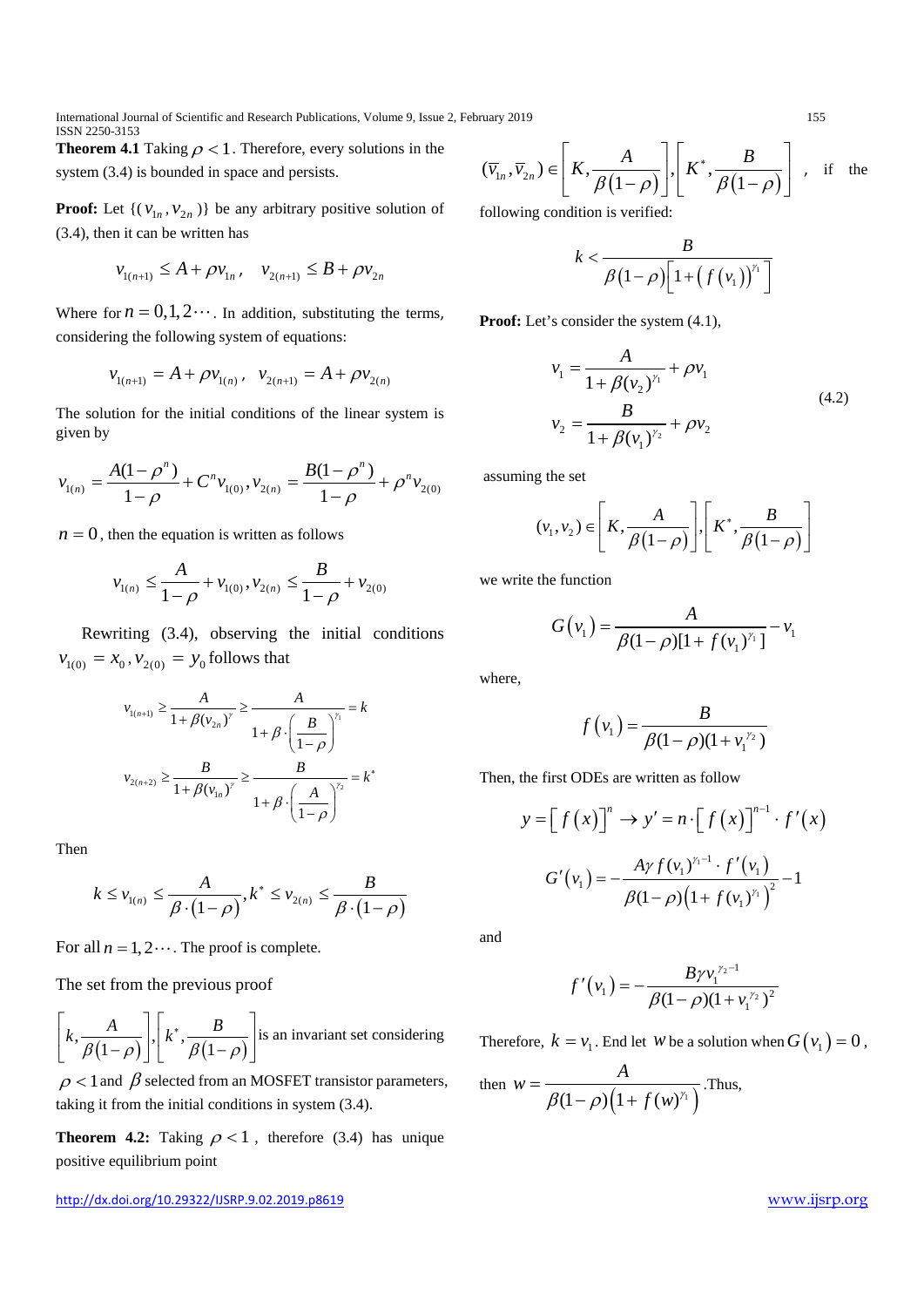International Journal of Scientific and Research Publications, Volume 9, Issue 2, February 2019 156 ISSN 2250-3153

$$
G'(w) = \frac{A\gamma_1\gamma_2 w^{\gamma_2 - 1} \left(\frac{B}{\beta(1 - \rho)(1 + w^{\gamma})}\right)^{\gamma_1 + 1}}{B\left(1 + \left(\frac{B}{\beta(1 - \rho)(1 + w^{\gamma})}\right)^{\gamma_1}\right)^2} - 1
$$

$$
= \frac{\gamma_1\gamma_2 \left(\frac{A}{\beta(1 + \rho)}\right)^{\gamma_2} [A - \beta(1 - \rho) \cdot K]}{A\left(1 + K^{\gamma_2}\right)} - 1 < 0
$$

**This proofs the theorem 3.2**.

**Lemma 4.1** Form [9], in discrete dynamical system of the form  $X_{(n+1)} = G_{(x_n)}$ , for  $n = 0,1,...$  and  $\overline{x}$  is an equilibrium point of  $G$ . Then, the fixed point is locally asymptotically stable if all the eigenvalues of the Jacobian matrix  $G_i$  around the fixed point are less than one in absolute value  $|\lambda| < 1$  and is unstable if there exists at least one of the eigenvalues of  $G<sub>I</sub>$ with absolute value greater than one [10].

**Lemma 4.2** Consider the canonical form of the square function [10].

$$
\lambda^2 + a_1 \lambda + a_2 = 0, \qquad (4.3)
$$

Where  $a_1$  and  $a_2$  are real values. Then, the necessary and sufficient condition for the solution of the equation (4.3), around the numbers  $|\lambda| < 1$  is  $|a_1| < 1$  and  $a_2 < 2$ .

**Theorem 4.3** If the condition

$$
2\rho+\rho^2+\frac{\gamma_1\gamma_2\beta A^{\gamma_2}B^{\gamma_1}}{\beta(1-\rho)^{\gamma_1+\gamma_2-2}}<1
$$

holds, then the unique positive equilibrium  $(\overline{v_1}, \overline{v_2})$  of the system (3.4) is locally asymptotically stable.

 The characteristic equation of the linearization of the system around the fixed point  $(\overline{v}_1, \overline{v}_2)$  is given by

$$
G_{J}(\overline{v}_{1},\overline{v}_{2}) = \begin{bmatrix} \rho & -\frac{A\beta\gamma_{1}\overline{v}_{2}^{\gamma_{1}-1}}{1+\beta\cdot\overline{v}_{2}^{\gamma_{1}}} \\ -\frac{B\beta\gamma_{2}\overline{v}_{1}^{\gamma_{2}-1}}{1+\beta\cdot\overline{v}_{1}^{\gamma_{2}}} & \rho \end{bmatrix}
$$

From [11], the characteristic equation

$$
\det(A_t - \lambda I) = 0, \qquad (4.4)
$$

and the characteristic polynomial

$$
\lambda^2 - (traceJ)\lambda + (\det J) = 0 \tag{4.5}
$$

of  $G_J(\overline{v}_1, \overline{v}_2)$  is written as

$$
\lambda^{2} - 2\rho\lambda + \rho^{2} - \frac{AB\beta^{2}\gamma_{1}\gamma_{2}\overline{v_{1}}^{\gamma_{2}-1}\overline{v_{2}}^{\gamma_{1}-1}}{\left(1 + \beta \cdot \overline{v_{1}}^{\gamma_{2}}\right)^{2}\left(1 + \beta \cdot \overline{v_{2}}^{\gamma_{1}}\right)^{2}} = 0 \quad (4.6)
$$

Considering  $|\lambda| = 1$ , and the equations (3.5)

$$
\overline{v}_1 = \frac{A}{1 + \beta(\overline{v}_2)^{\gamma_1}}, \overline{v}_2 = \frac{B}{1 + \beta(\overline{v}_1)^{\gamma_2}} \tag{4.7}
$$

The equation (3.4) can be written as follow

$$
2\rho + \rho^2 + \frac{\gamma_1 \gamma_2 \beta A^{\gamma_2} B^{\gamma_1}}{\beta (1 - \rho)^{\gamma_1 + \gamma_2 - 2}} < 1
$$

 This equation is a proof and the necessary condition of the theorem (3.3).

The stability using 3.3, it follow *trace* $J = 2\rho$ 

$$
\det J = \rho^2 - \rho^2 \frac{AB \beta^2 \gamma_1 \gamma_2 \overline{v_1}^{\gamma_2 - 1} \overline{v_2}^{\gamma_1 - 1}}{\left(1 + \beta \cdot \overline{v_1}^{\gamma_2}\right)^2 \left(1 + \beta \cdot \overline{v_2}^{\gamma_1}\right)^2}
$$

$$
= \rho^2 - \rho^2 z \text{ , where } z = \frac{AB \beta^2 \gamma_1 \gamma_2 \overline{v_1}^{\gamma_2 - 1} \overline{v_2}^{\gamma_1 - 1}}{\left(1 + \beta \cdot \overline{v_1}^{\gamma_2}\right)^2 \left(1 + \beta \cdot \overline{v_2}^{\gamma_1}\right)^2}
$$

and then by

$$
(trJ)^2 - 4\left(\det J\right) = \frac{AB\beta^2 \gamma_1 \gamma_2 \overline{v_1}^{\gamma_2 - 1} \overline{v_2}^{\gamma_1 - 1}}{\left(1 + \beta \cdot \overline{v_1}^{\gamma_2}\right)^2 \left(1 + \beta \cdot \overline{v_2}^{\gamma_1}\right)^2} > 0
$$

We obtain that the eigenvalues of the fixed point of map (2.6) using the equation

$$
\lambda_{1,2} = \frac{\text{trace } J \pm \sqrt{\text{trace } J \cdot 2} - 4(\det J)}{2}
$$
, are all real.

We can analyse the stability of fixed points as following

**Theorem 4.4**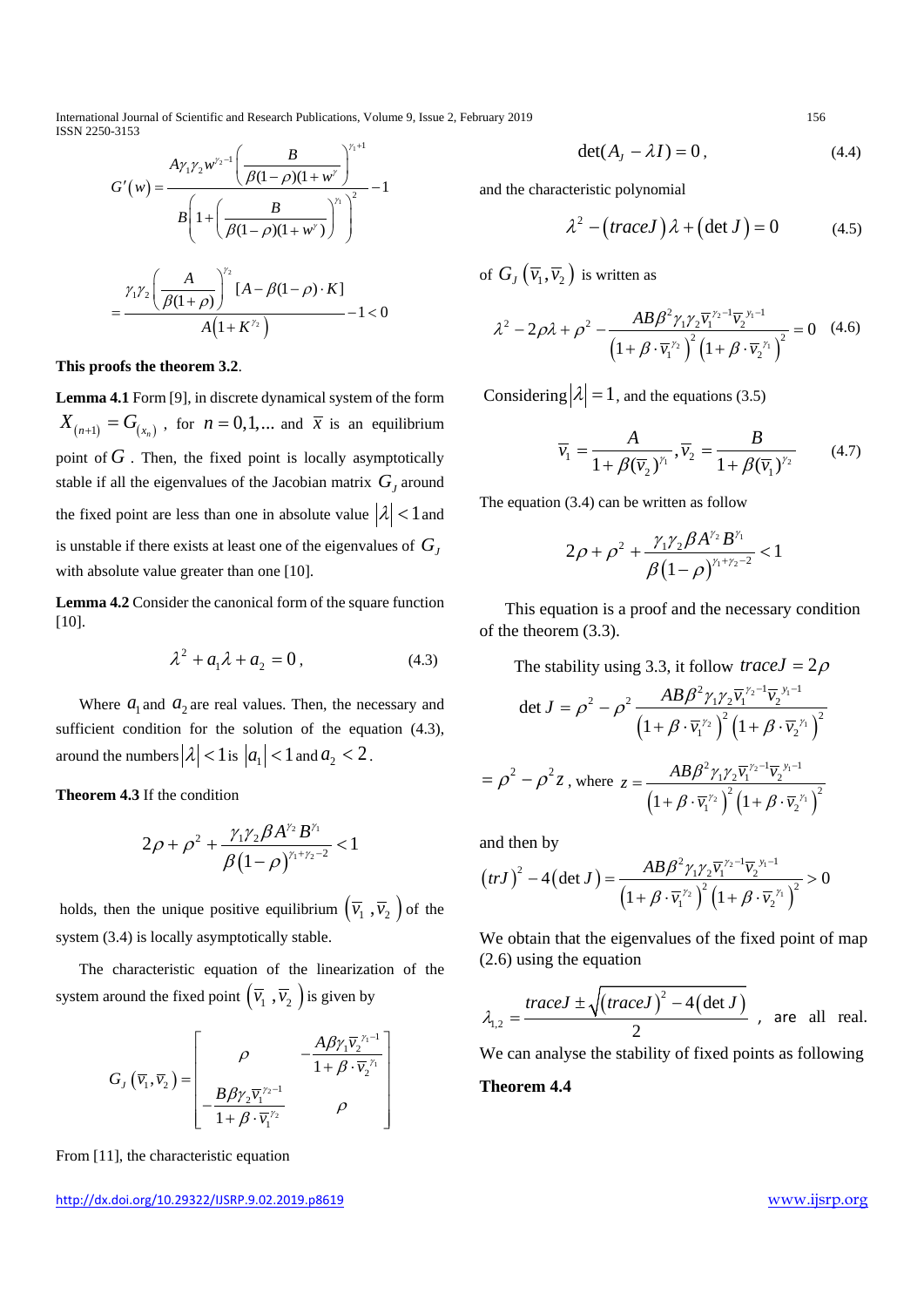International Journal of Scientific and Research Publications, Volume 9, Issue 2, February 2019 157 ISSN 2250-3153

**i.** One eigenvalue of (3.3) is positive if  $z = 1$ ; one is

negative if 
$$
z = \left(1 - \frac{2}{\rho}\right)^2
$$
.

**ii.** The fixed point  $(\overline{v_1}, \overline{v_2})$  of map (2.6) is stable if

$$
0 < z < 1, \text{ and } 0 < \rho < \rho' \text{ taking } \rho' = \frac{2 - 2\sqrt{z}}{1 - z}.
$$

 Ingalls in [12], the stability is analyzed using the fundamental equations of the genetic toggle switch, and applying the same analogy from (3.1) the fig. 2 is obtained when the parameters are set as follow  $\alpha = 5$ ,  $\beta = \frac{1}{2}$ 

 $\gamma_1 = \gamma_2 = \gamma = 2$  and other parameters are in the Table I.



Fig. 2. Genetic toggle switch, by analysing the direction of the vector field in the proximity of the equilibrium, one can deduce their stability. The points **A** and **C** the arrows shows the equilibrium point when the equations (3.1) are set to zero (Nullclines), the bistability occurs, and on point **B** the dashed  $45^{\circ}$  line divides the plane into the two regions of attraction of the stable equilibrium points.

 The stead state of the nullclines plotted in the fig.2 must be evaluated separately in order to analyze the stability. And knowing that the model is non-linear. To compute the eigenvalues of our model matrix, we have to calculate the intersections of the nullclines, which for the three stead states will give us the initial point to the intersection, where for our

model considering initial conditions  $(0,0)$  we get

$$
\begin{bmatrix} 3,5032 \\ 3,5032 \end{bmatrix}
$$

as our relevant initial point, which will be discussed in the next section.

#### **5. Linearization of the model**

 To linearize (3.1) we will use a truncated Taylor series cantered on the steady state point of interest

$$
G(v_1, v_2) \cong G(v_{1(0)}, v_{2(0)}) + (v_1, v_{1(0)}) \frac{\partial g}{\partial v_1}\Big|_{v_{1(0)}, v_{2(0)}} + (v_2, v_{2(0)}) \frac{\partial g}{\partial v_2}\Big|_{v_{1(0)}, v_{2(0)}}
$$
(5.1)

We first, calculate the partial differential equation of  $(3.1)$ with respect to  $v_1$ , it follow

$$
G(v_1, v_2) = \frac{dv_1}{dt} = \frac{V_{cc}}{R_1 C_1} \cdot \frac{\alpha}{\left(1 + \beta v_2^{r_1}\right)} - v_1
$$

$$
\frac{\partial g}{\partial v_1} = -1 \qquad \frac{\partial g}{\partial v_1}\Big|_{v_{1(0), v_{2(0)}}} = -1
$$

Then, the partial differential equation with respect to  $v_2$ 

$$
\frac{\partial g}{\partial v_2}\Big|_{v_{1(0)}, v_{2(0)}} = -\frac{V_{cc}}{R_1 C_1} \cdot \frac{\alpha \beta \gamma_1 v_2^{\gamma_1 - 1}}{\left(1 + \beta v_2^{\gamma_1}\right)^2}
$$

$$
\frac{\partial g}{\partial v_2}\Big|_{v_{1(0)}, v_{2(0)}} = -\frac{5 \times 2 \times \frac{1}{2} \times (3,5032)^{2-1}}{10^3 \times (0.1 \times 10^{-3}) \times [1 + (\frac{1}{2}, 3,5032)^2]^2} = -9,981
$$

$$
\frac{dv_1}{dt} = -1 \cdot (v_1 - v_{1(0)}) - 9,981 \cdot (v_2 - v_{2(0)})
$$

By the symmetry, we get

$$
\frac{dv_2}{dt} = -9,981 \cdot (v_1 - v_{1(0)}) - 1 \cdot (v_2 - v_{2(0)})
$$

The variable transformation as  $\tilde{v}_1 = v_1 - v_{1(0)}$  and

$$
\tilde{\nu}_2 = \nu_2 - \nu_{2(0)}.
$$

Then, we write

$$
\frac{d\tilde{v}_1}{dt} = -1 \cdot \tilde{v}_1 - 9,981 \cdot \tilde{v}_2
$$

$$
\frac{d\tilde{v}_2}{dt} = -9,981 \cdot \tilde{v}_1 - 1 \cdot \tilde{v}_2
$$

Writing the model matrix

$$
\frac{d\tilde{v}_1}{dt} = J \cdot \tilde{v}_1 \tag{5.2}
$$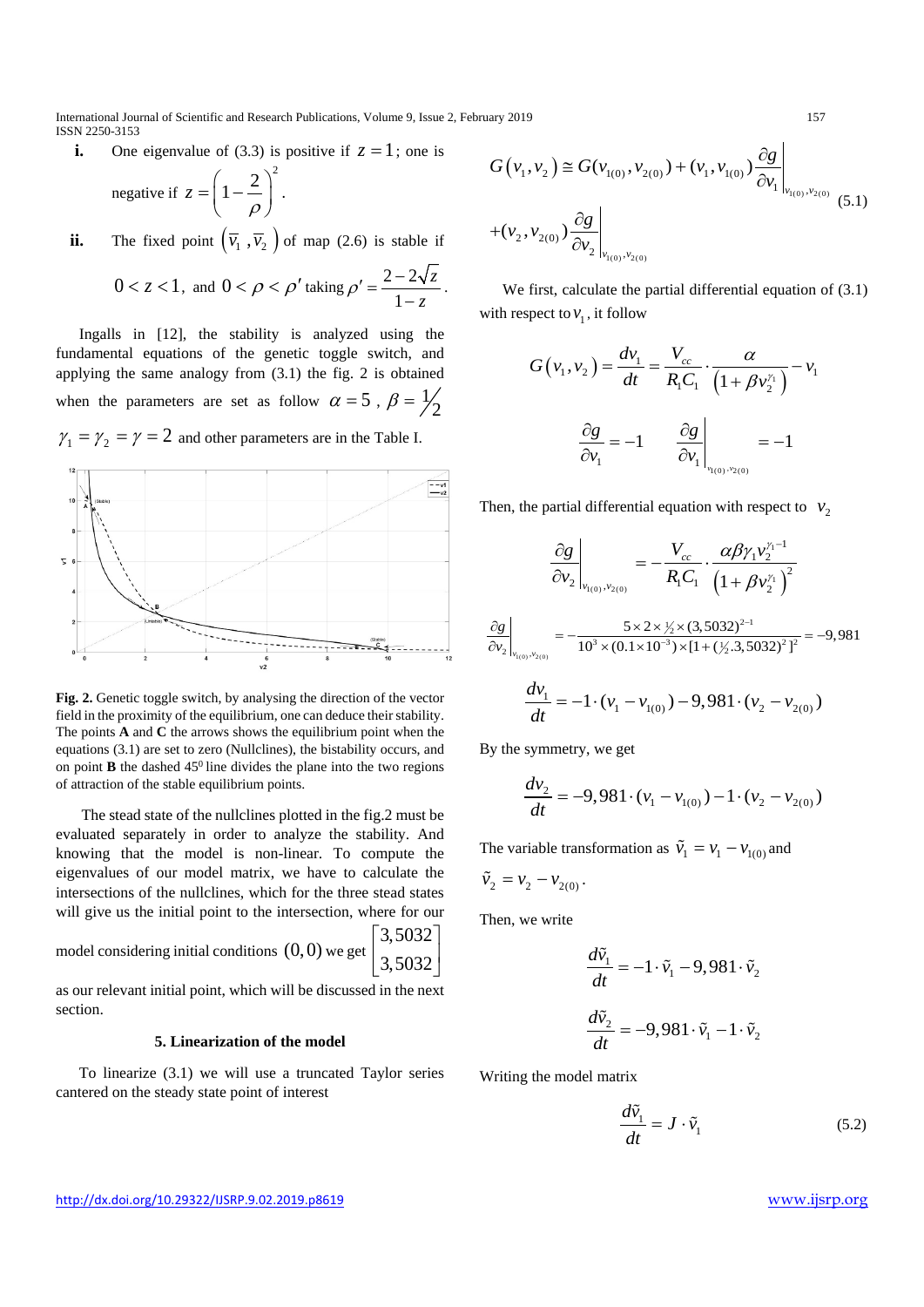International Journal of Scientific and Research Publications, Volume 9, Issue 2, February 2019 158 ISSN 2250-3153

$$
J = \begin{pmatrix} -1 & -9.981 \\ -9.981 & -1 \end{pmatrix}
$$

 Let us recall, this is an approximation of our model around the point  $(v_1 = v_{1(0)})$  and  $(v_2 = v_{2(0)})$ , and it can be around  $(\tilde{v}_1 = 0, \tilde{v}_2 = 0)$ . From the Jacob matrix, we can investigate if our first steady state point is stable. Computing the eigenvalues, we get  $(\lambda_1 = -10.981, \lambda_2 = 8.981)$ . From the eigenvalues clearly, we see that this equilibrium is not stable.

 As we keep evaluating the Jacobian matrix and its eigenvalues for the other stationary (second and third) points.

For our system, assuming that  $\gamma_1 = \gamma_2 = \gamma$ , we can write

$$
J = \begin{bmatrix} -1 & -\frac{V_{cc}}{R_1 C_1} \cdot \frac{\alpha \beta \gamma v_2^{\gamma - 1}}{\left(1 + \beta v_2^{\gamma}\right)^2} \\ -\frac{V_{cc}}{R_2 C_2} \cdot \frac{\alpha \beta \gamma v_1^{\gamma - 1}}{\left(1 + \beta v_1^{\gamma}\right)^2} & -1 \\ J = \begin{pmatrix} -1 & -0.255 \\ -1.745 & -1 \end{pmatrix}
$$

We get the following eigenvalues,

$$
(\lambda_1 = -0.3333, \lambda_2 = -1.6667)
$$

 Which shows that the second and the third (by symmetry) stationary points are stable (see fig.2).

## **6. Bifurcation**

Let rewrite the system (2.1) as a function of  $v_2$ showed in (6.1)

$$
G(v_2) = \left(\frac{V_{cc}\alpha}{R_1C_1(1+\beta v_2^{\gamma_1})}\right)^{\gamma_2} - \left(\frac{V_{cc}\alpha}{R_2C_2v_2} - 1\right)\frac{1}{\beta} \tag{6.1}
$$

**TABLE I.** NUMERICAL CONSTANT VALUES OF THE ELECTRONIC COMPONENTS USED IN THE SIMULATION

| <b>Symbol</b> | Parameter             | Value | Units |
|---------------|-----------------------|-------|-------|
|               | Resistance            | 1.0   | kΩ    |
|               | Capacitor             | 0.1   | mF    |
| cc            | <b>Voltage Source</b> | 5.0   |       |
|               |                       |       |       |

<http://dx.doi.org/10.29322/IJSRP.9.02.2019.p8619> [www.ijsrp.org](http://ijsrp.org/)



Transistor 2N7000 x x

*MOSFET Ti*

**Fig. 3.** Bifurcation diagram of map (5.1)  $\alpha = 5$ ,  $\beta = \frac{1}{2}$  $\gamma_1 = 1.2$ ,  $\gamma_2 = 2$ .



**Fig. 4.** Bifurcation diagram of map (5.1)  $\alpha = 5$ ,  $\beta = 1$   $\gamma_1 = 1.2$ ,  $\gamma_2 = 2$ .



**Fig. 5.** Bifurcation diagram of map (5.1)  $\alpha = 5$ ,  $\beta = 1$   $\gamma_1 = 2$ ,  $\gamma_2 = 1.2$ .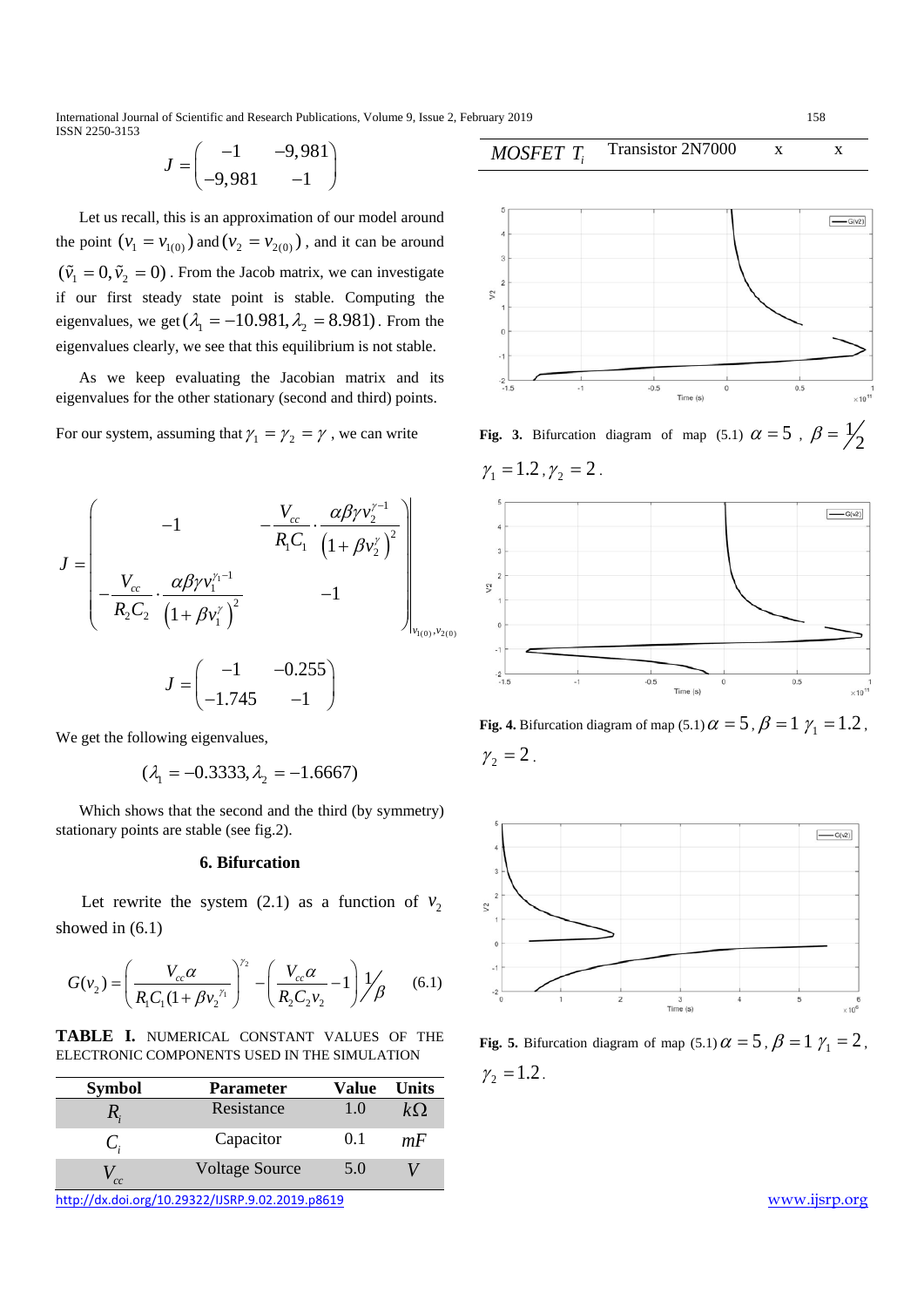

**Fig. 5.** Bifurcation diagram of map (5.1)  $\alpha = 5$ ,  $\beta = 1$   $\gamma_1 = 2$ ,  $\gamma_2 = 2$ .

## **7. Discussion**

 To analyse the simulation results we should know that the parameters are selected according to what we are seeking to get. Also is required to think of this as a biological control system that tries to keep two concentrations equal. The rate at which the controller perform is  $\frac{1}{\beta}$  [12].

 The diagram in the fig. 2, was obtained by setting the following parameters  $\alpha = 5$ ,  $\beta = \frac{1}{2} \gamma_1 = 1.2$ ,  $\gamma_2 = 2$  on map (5.1). Which shows the region of bistability [13]. In the fig. 3 by varying the parameter  $\beta$  we can see that the rate increase and the shift time is also increased. In the fig. 5 shows the bifurcation diagram clearly more complex dynamical than fig 4, where according to the bifurcation phenomena leads to chaos, this chaotic behavior brings interior crisis. So the selection of  $\beta$  and  $\gamma$  should be very wise.

#### **8. Conclusion**

 In this paper, we have investigated the behaviors of the genetic toggle switch model as a dynamical system, and found interesting behaviours patterns in the numerical simulations by varying the circuit parameters. The analyses and results are very important for understanding nature gene network applying electronic circuits to develop novel ways that emitted the living organism. It further shows how genetic toggle switch perform an important role in synthetic genetic networks.

 The circuit behavior was analysed and verified by comparing bifurcation diagrams according to the simulations.

#### **References**

- **[1]** Gardner T S, Cantor C R, Collins J J. Construction of a genetic toggle switch in Escherichia coli. [J]. Nature, 2000, 403(6767):339.
- **[2]** Wagemakers A, Buldú J M, Garcíao Jalvo J, et al. Synchronization of electronic genetic networks [J].

<http://dx.doi.org/10.29322/IJSRP.9.02.2019.p8619> [www.ijsrp.org](http://ijsrp.org/)

Chaos An Interdisciplinary Journal of Nonlinear Science, 2006, 16(1):318-356.

- **[3]** Mason J, Linsay P S, Collins J J, et al. Evolving complex dynamics in electronic models of genetic networks [J]. Chaos, 2004, 14(3):707-715.
- **[4]** Guang-Bi L I, Meng L Z, Liu Q D, et al. Electronic Circuit Model Construction of A Synthetic Gene Network [J]. Journal of Tianjin University of Science & Technology, 2011.
- **[5]** Javier M. Buldú, et al. Electronic Design of Synthetic Genetic Networks [J]. International Journal of Bifurcation and Chaos, 2014, 17(10):0701927.
- **[6]** Jing Z, Huang J. Bifurcation and chaos in a discrete genetic toggle switch system [J]. Chaos Solitons & Fractals, 2005, 23(3):887-908.
- **[7]** Zhao X, Ouyang Q, Wang H. Designing a stochastic genetic switch by coupling chaos and bistability [J]. Chaos an Interdisciplinary Journal of Nonlinear Science, 2015, 25(11):6917.
- **[8]** Feng L, Xiang Y, Sun F, et al. Bifurcation Analysis and Chaotic Behavior of a Discrete-time Delayed Genetic Oscillator Model [J]. Advances in Difference Equations, 2017, 2017(1):3.
- **[9]** Din Q. Stability Analysis of a Biological Network [J]. Network Biology, 2014, 4(3)
- **[10]**Luís Rafael, Elias R . Local Stability in 3D Discrete Dynamical Systems: Application to a Ricker Competition Model [J]. Discrete Dynamics in Nature and Society, 2017, 2017:1-16.
- **[11]** He Lianghua, Modern Control Theory and Application [M]. Wuhan: China University of Geosciences Press, 2013
- **[12]**Ingalls B P. Mathematical Modeling in Systems Biology: An Introduction [J]. 2014.
- **[13]**Hellen E H, Kurths J, Dana S K. Electronic circuit analog of synthetic genetic networks: Revisited [J]. European Physical Journal Special Topics, 2017, 226(9):1811-1828.
- **[14]**Haustenne L, Bastin G, Coron J M, et al. On stability analysis of genetic regulatory networks represented by delay-differential equations [J]. IFAC-Papers on Line, 2015, 48(1):453-457.

## **Author details**

**First Author:** School of Automation, China University of Geosciences, Wuhan, 430074, P.R. China.

Songo Higher Education Polytechnic Institute, Tete, 3204, Republic of Mozambique.

**Second Author:** School of Automation, China University of Geosciences, Wuhan, 430074, P.R. China. E-mail: fliu@cug.edu.cn